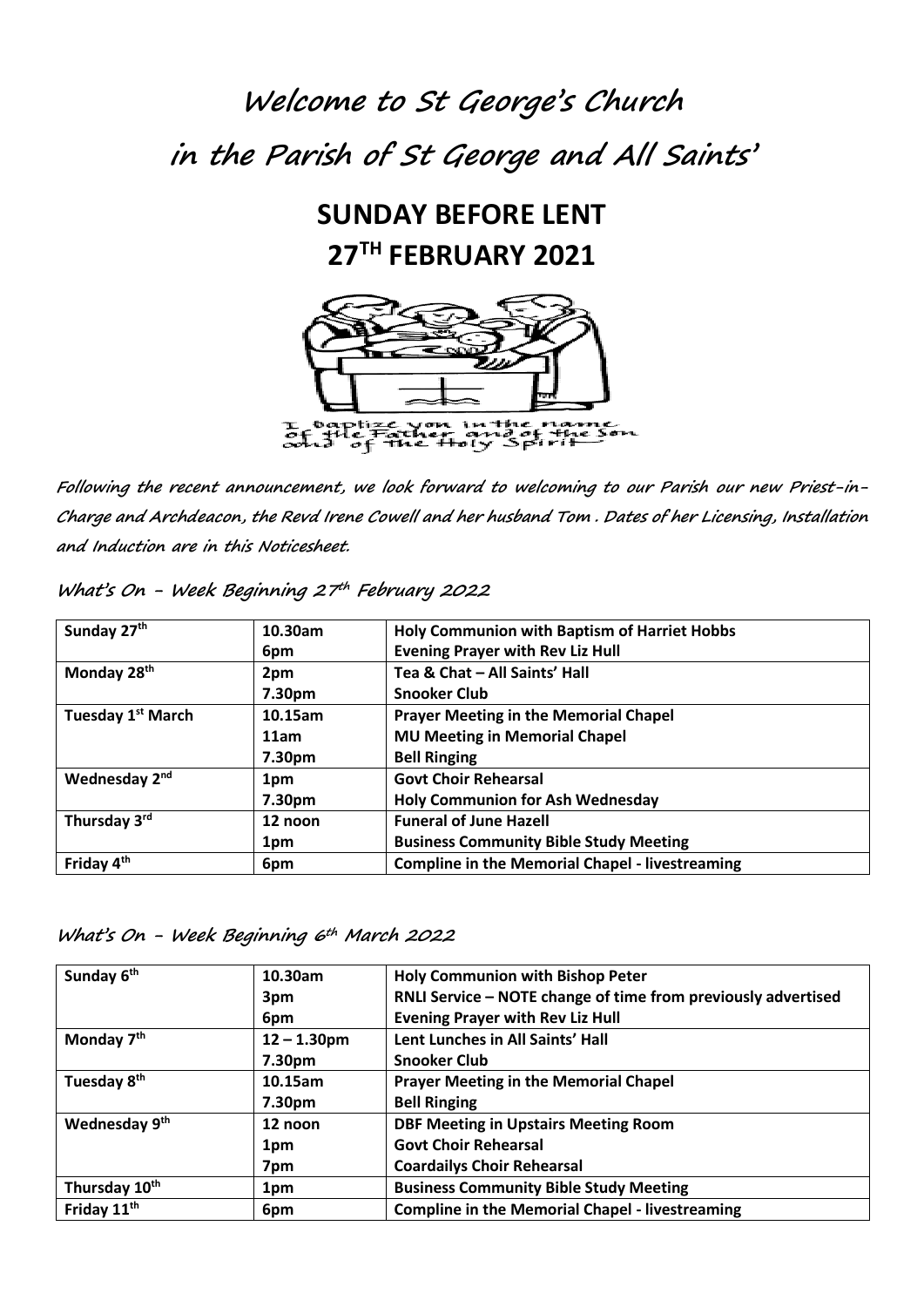#### **What's On – Coming Soon**

| Sunday 19 <sup>th</sup> June | 3.30 <sub>pm</sub> | Licensing, Installation and Induction of Rev Irene Cowell as<br><b>Archdeacon of Man, the Cathedral</b> |
|------------------------------|--------------------|---------------------------------------------------------------------------------------------------------|
| Monday 20 <sup>th</sup> June | 7.30pm             | Induction of Rev Irene Cowell as Priest in Charge of St George and<br>All Saints, St George's Church    |

#### **Lent Lunches**

| April) | Monday 7 <sup>th</sup> March<br>Gevery Monday until 4 <sup>th</sup> | $N$ oon $-1.30$ pm | Lent Lunches in All Saints' Hall<br>£7 for soup, bread, cheese, tea/coffee and cake |
|--------|---------------------------------------------------------------------|--------------------|-------------------------------------------------------------------------------------|
|--------|---------------------------------------------------------------------|--------------------|-------------------------------------------------------------------------------------|

**TEA & CHAT:** Normal meetings are suspended during Lent Lunches, but we will be setting up a table for the group to sit together if they wish to attend the lunch, or members are welcome to drop in after 1.30 pm for a cuppa, cake and, of course, a chat!

**FAIRTRADE FORTNIGHT 21ST FEBRUARY – 6 TH MARCH:** We are a Fairtrade Parish and will be raising awareness of Fairtrade and selling a selection of Fairtrade produce after our Sunday services on 27<sup>th</sup> Feb and 6<sup>th</sup> March.

**PARISH ADMINISTRATOR:** We are looking to find a new Parish Administrator, if you are interested in finding out more about what is involved and the hours/terms please speak to a Churchwarden in the first instance to lodge your expression of interest in advance of the more formal process which will begin soon.

**PARKING IN CHURCH:** Parking is still causing problems and as such the Wardens have made the decision to issue new Parking Permits to those who regularly use the church for church business. If you would like a new parking permit or to renew your existing permit (which will expire at the end of March) please contact the Office or Ernie [\(ernie@manxcat.org.uk\)](mailto:ernie@manxcat.org.uk) for details.

**FLOWERS IN CHURCH:** After easter the flower team are considering the re-introduction of flowers from the lily family into our displays. If you have any allergies to lilies please do let me know and I will pass this information on to them.

**SERVICES:** Until the end of our period of Interregnum, our services on a Sunday will continue to be 10.30am Holy Communion or All Age Praise and 6pm Evening Prayer or Holy Communion on AAP Sundays. We are not able to offer a 9am service or alternatives to Evening Prayer at this time. We offer weekly Compline services on Fridays at 6pm. Please see weekly noticesheet and social media pages for details.

**LIVESTREAMING OF SERVICES:** Holy Communion and Compline services are livestreamed via the Parish Facebook page. The streaming does not normally include close-up images of the congregation and any images of the congregation will be distant shots taken from the rear of church or fleeting in passing. If you do not wish to be shown on the livestreaming feed, please speak to one of our welcome team who will be happy to direct you to a suitable pew.

**SAFEGUARDING**: Our Parish Safeguarding Officer is Emily Wilde please contact her if you have any concerns or wish to discuss safeguarding training - [sgaspso@gmail.com.](mailto:sgaspso@gmail.com)

**PASTORAL CARE**: If you or someone you know is alone and in need of help and support in their home, please let Antony Hamilton, the Parish Pastoral Visiting Team Lead, know (625388/450292). Antony is also able and very happy to take Home Communion to anyone who is unable to attend Church during the Interregnum, please do let him know of anyone who would like to receive a Home Communion.

**We pray for those who suffer in body, mind and spirit especially:** Charles Etchells, Brian Collister, Tracy Harris-Smith, Sarah Kewley, Margaret Galloway, Revd Canon Hinton Bird, Peter Corlett, Gwen Dentith, Sefton Dent, Christine Hardie, Les & Betty Hartill, Winston Birtles, Meg Irving, Julie Matthews, Irene Gilbertson and Eileen Haywood.

#### **We pray for those who are recently bereaved and for whom this time of year brings sad**

**memories of loss:** especially the families of June Hazell who passed away this week and Willie Kneale whose funeral was held in church recently.